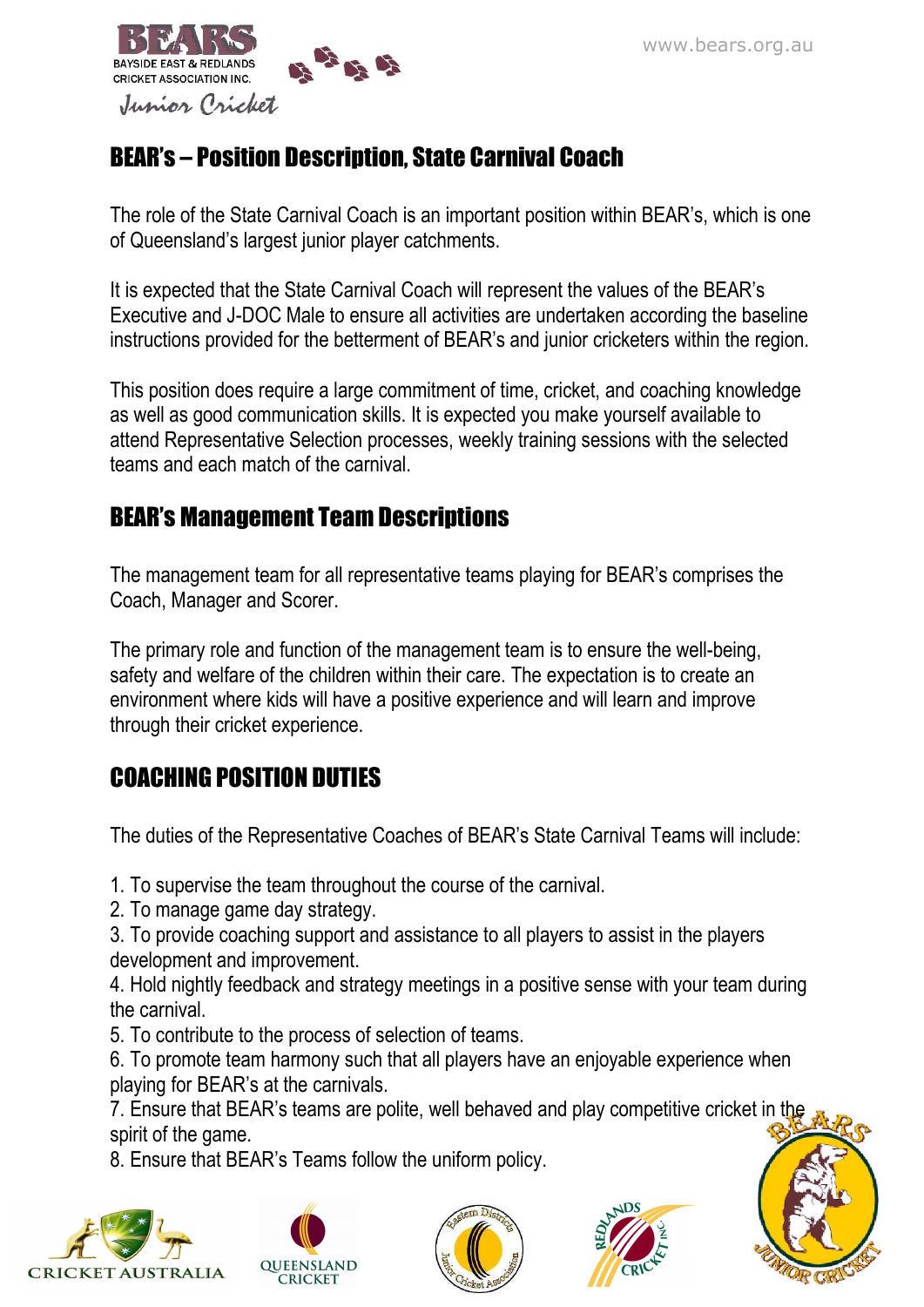

# BEAR's 2020/2021 State Carnival Teams

BEAR's will be selecting teams in the following age groups for the up-coming cricket representative season:

1 x U12 State Carnival Team.

2 x U12 Development Teams playing in the Ian Healy Cup.

1 x U13 State Carnival Team.

2 x U13 Development Teams playing in Ballina, NSW and the second Development Team playing in the Les Kinnane Competition in Ipswich.

1 x U14 State Carnival Team.

1 x Mega Region Team, selected from performances at the U14 State Carnival. This is a combination of selected U14 players from BEAR's & BN to play in the City Fever Team.

1 x U14 Development Team playing on the Sunshine Coast.

1 x U15 State Carnival Team. 1 x U15 Development Team playing in Armidale, NSW.

1 x U16 Development Team.